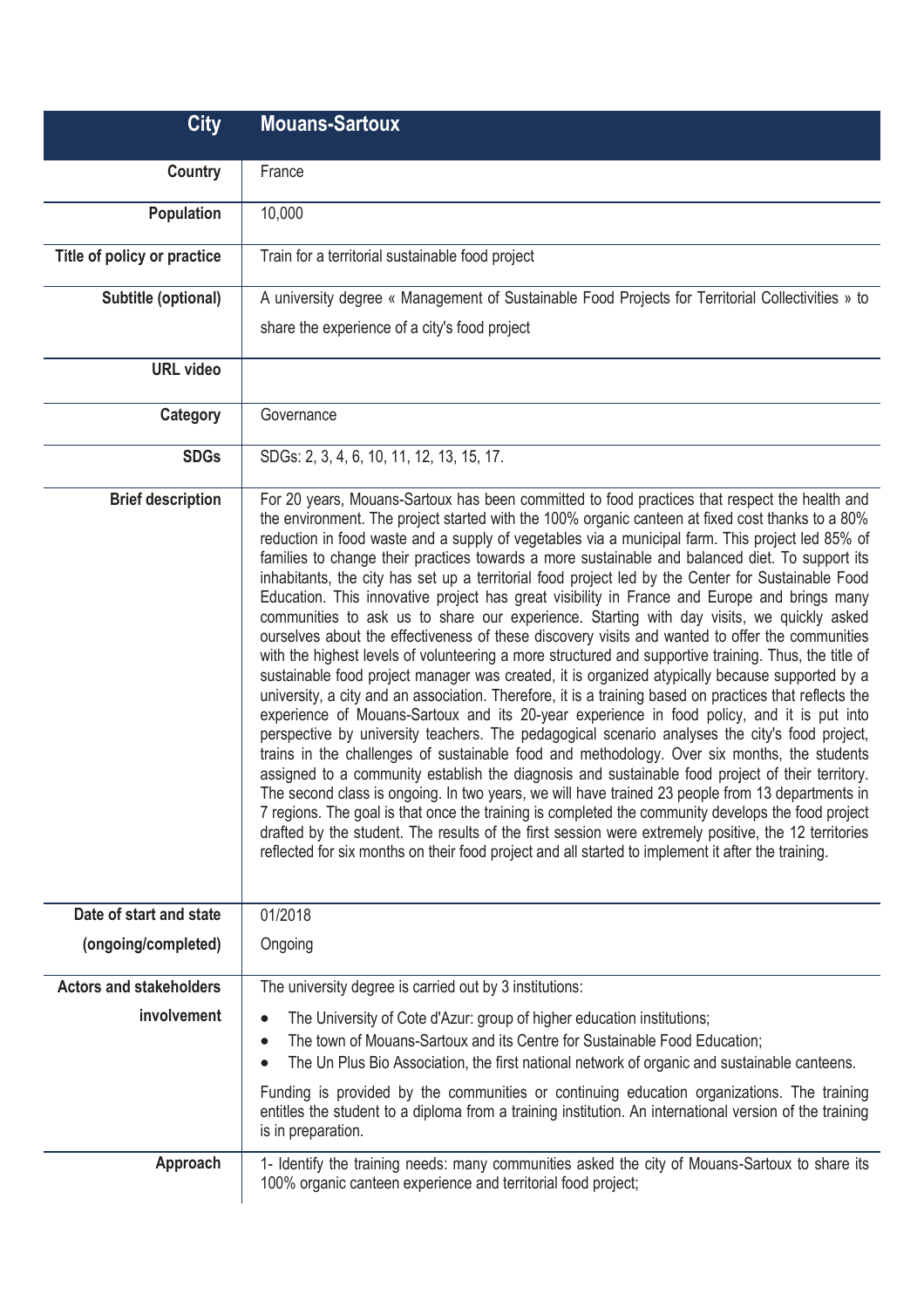|                              | 2- Build a partnership with the University and signing a convention;                                                                                                                                                                                                                                                                                                                                                                                                                                                                                                                                                                                                                                                                                                 |
|------------------------------|----------------------------------------------------------------------------------------------------------------------------------------------------------------------------------------------------------------------------------------------------------------------------------------------------------------------------------------------------------------------------------------------------------------------------------------------------------------------------------------------------------------------------------------------------------------------------------------------------------------------------------------------------------------------------------------------------------------------------------------------------------------------|
|                              | 3- Develop the pedagogical scenario and construction of the team of teachers;                                                                                                                                                                                                                                                                                                                                                                                                                                                                                                                                                                                                                                                                                        |
|                              | 4- Identify the communities that are interested in a training for their employees;                                                                                                                                                                                                                                                                                                                                                                                                                                                                                                                                                                                                                                                                                   |
|                              | 5- Implement a training session every year.                                                                                                                                                                                                                                                                                                                                                                                                                                                                                                                                                                                                                                                                                                                          |
| Innovation                   | The city has an agreement with the University Côte d'Azur to offer a training course that brings the<br>academic and the territory scope closer. With a university degree in "Management of Sustainable<br>Food Project for territorial communities," we want to make sustainable food projects deployed<br>across a territory. These projects offer to the participants and their communities the opportunity to<br>improve their food quality. Indeed, they can develop their local food project based on collective<br>catering and the challenges of sustainable production. This training course is strongly<br>professionalizing and relies on the recognized and successful experience of Mouans-Sartoux.                                                     |
|                              | The project includes two innovations: first, our community has established a degree with a<br>university, which is something new, and second, the food project of the municipality is the<br>foundation of the educational content for a university degree. Moving from the usual exchanges<br>between communities to a six-month diploma course which includes constant support for students<br>is an accelerator for the implementation of sustainable food projects in the territories. The training<br>methodology promotes the gathering of local actors to develop actions ensuring the success of<br>the projects. An international version of the diploma and some Massive Open Online Course<br>(MOOC) are in preparation.                                  |
| Impact                       | This training should impact the areas in which the following objectives have been put into practice:                                                                                                                                                                                                                                                                                                                                                                                                                                                                                                                                                                                                                                                                 |
|                              | Enabling communities to shape their own territory to meet the urgent health/environmental<br>$\bullet$                                                                                                                                                                                                                                                                                                                                                                                                                                                                                                                                                                                                                                                               |
|                              | issues;<br>Re-territorialising the food chain and aim to food autonomy and convert production to organic<br>$\bullet$<br>farming;<br>Mobilising and involving citizens and economic actors of the area in sustainable food projects;<br>$\bullet$                                                                                                                                                                                                                                                                                                                                                                                                                                                                                                                    |
|                              | Using the sustainable food project as a social and economic lever for development.<br>$\bullet$                                                                                                                                                                                                                                                                                                                                                                                                                                                                                                                                                                                                                                                                      |
|                              | People who follow this program will have the opportunity to create a sustainable food project and<br>define food sovereignty while taking into account their own territorial environment. Throughout the<br>course, a pedagogical team of academic experts, a selected team and technicians from the town<br>of Mouans-Sartoux and professionals from the food sector will provide a comprehensive approach<br>for the study of the capacities and constraints of each project, with appropriate and individualized<br>support. The participatory methodology, promoted in the elaboration of the project diagnosis, has<br>an impact on all the stakeholders and citizens of the area and shines positively on health,<br>environment, economy and communal living. |
| <b>Inclusion</b>             | Inclusion is present at three levels in this training:                                                                                                                                                                                                                                                                                                                                                                                                                                                                                                                                                                                                                                                                                                               |
|                              | First, the project method has sustainable food as a cross-cutting link for the public policies of the<br>community. A sustainable food project crosses urban, agricultural, economic, educational, social,<br>cultural, health, environmental public policies and can be an opportunity to step out of the<br>fragmented approach of community projects.                                                                                                                                                                                                                                                                                                                                                                                                             |
|                              | Secondly, the proposed method leads students to work in their area with all the actors in the<br>community and in the economic, associative and institutional groups without forgetting the<br>inhabitants. An ambitious and sustainable food project can only succeed if the vision is shared<br>and supported by all stakeholders.                                                                                                                                                                                                                                                                                                                                                                                                                                 |
|                              | Thirdly, any sustainable food project must target the inhabitants' overall health by improving their<br>well-being through food and diet. That is to say, projects shouldn't focus only on food transition but<br>should rather target a socio-ecosystem-based transition through food, as a link between society<br>and nature.                                                                                                                                                                                                                                                                                                                                                                                                                                     |
| <b>Adversity coefficient</b> | Mouans-Sartoux has demonstrated by its successful sustainable food project that agricultural and<br>food resilience could be ensured in the heart of a hostile territory, the French Riviera, where the                                                                                                                                                                                                                                                                                                                                                                                                                                                                                                                                                              |